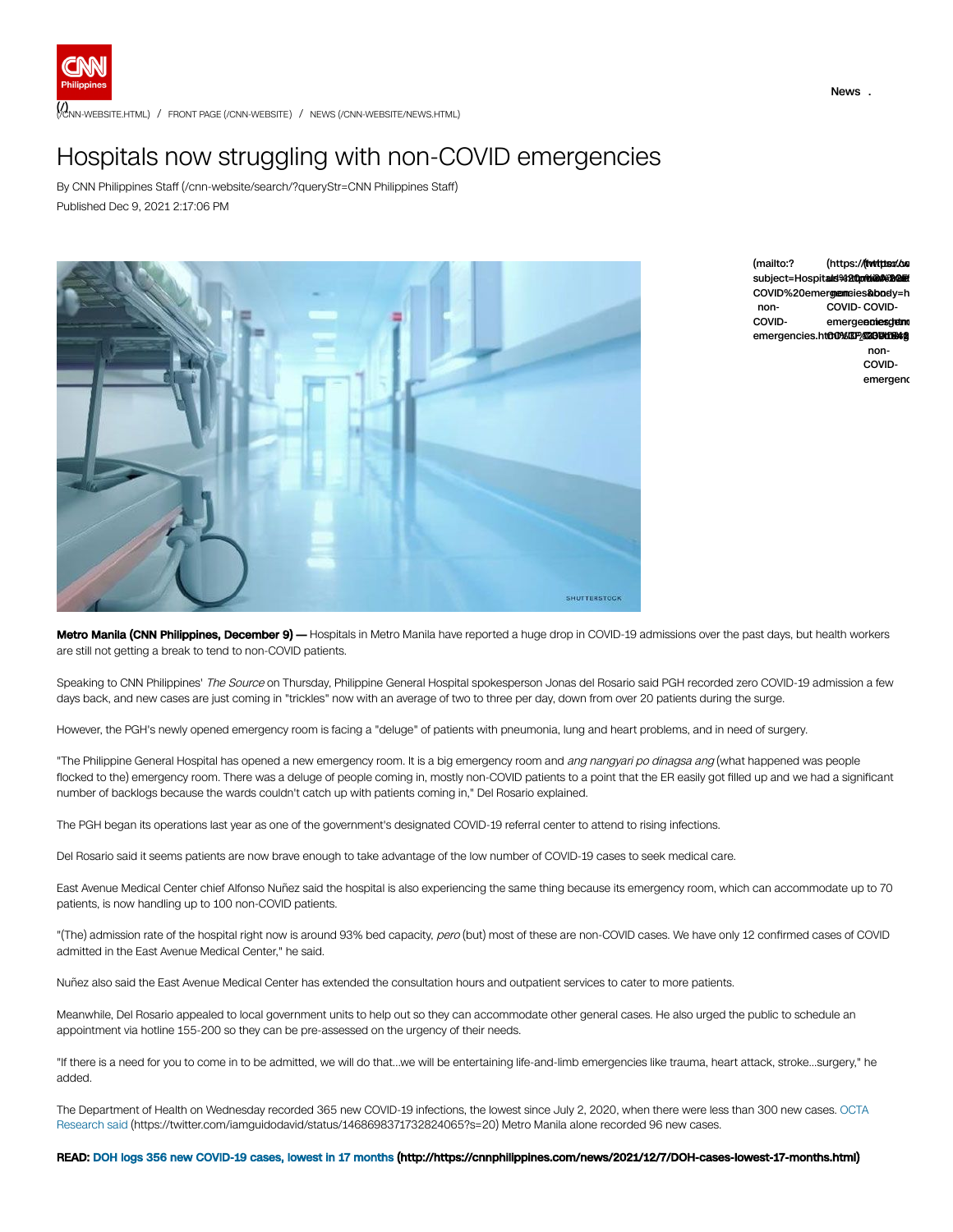

## **LIVE UPDATES: COVID-19 PANDEMIC** (/)



[\(/news/2022/1/4/live-updates-covid-19-pandemic.html\)](https://cnnphilippines.com/news/2022/1/4/live-updates-covid-19-pandemic.html) LIVE UPDATES: COVID-19 pandemic [\(/news/2022/1/4/live-updates-covid-19-pandemic.html\)](https://cnnphilippines.com/news/2022/1/4/live-updates-covid-19-pandemic.html)



**'Poblacion girl,' eight others to face charges following quarantine protocol breach -- CIDG [\(/news/2022/1/3/Poblacion-girl-quarantine-breach-CIDG-case.html\)](https://cnnphilippines.com/news/2022/1/3/Poblacion-girl-quarantine-breach-CIDG-case.html)**

News .

[\(/news/2022/1/3/Poblacion-girl-quarantine-breach-CIDG](https://cnnphilippines.com/news/2022/1/3/Poblacion-girl-quarantine-breach-CIDG-case.html)case.html)



[\(/news/2022/1/3/odette-agriculture-damage-10-billion.html\)](https://cnnphilippines.com/news/2022/1/3/odette-agriculture-damage-10-billion.html)

**Agri damage from 'Odette' tops** ₱**10B [\(/news/2022/1/3/odette-agriculture-damage-10-billion.html\)](https://cnnphilippines.com/news/2022/1/3/odette-agriculture-damage-10-billion.html)**